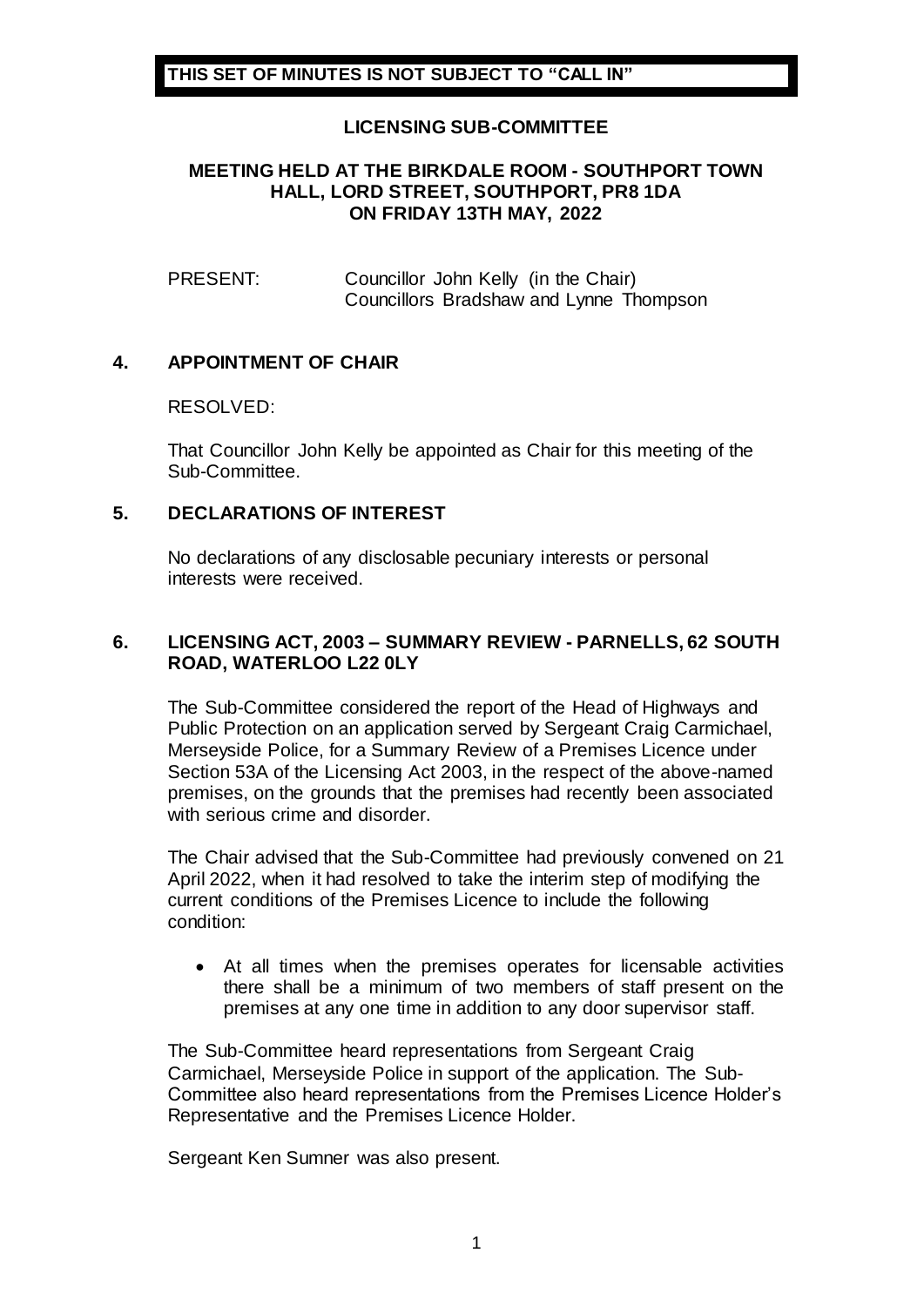LICENSING SUB-COMMITTEE- FRIDAY 13TH MAY, 2022

All parties agreed the issues that were in contention and the procedure that was to be followed. There were no preliminary issues raised, and at the end of their representation, everyone confirmed they were satisfied that they had said all they wished to say.

The Sub-Committee retired under Regulation 14(2) of the Licensing Act Regulations 2005 and thereby excluded the press and public whilst they reached their decision on the application. The Sub-Committee returned to give their decision in full.

#### Decision

RESOLVED: That

- (1) The Premises Licence for Parnells, 62 South Road, Waterloo, L22 0LY conditions be modified to the effect that the conditions in annex 2 are deleted and replaced with the following:
	- (i) A personal licence holder will always be present when licensable activities take place
	- (ii) There will be a minimum of two staff on duty on every occasion that licensable activities take place during the following hours:

| <b>Days of Operation</b> | <b>Hours of Operation</b>     |
|--------------------------|-------------------------------|
| Monday - Thursday        | 19:00 until the bar is closed |

| <b>Days of Operation</b> | <b>Hours of Operation</b>     |
|--------------------------|-------------------------------|
| Friday - Sunday          | 18:00 until the bar is closed |

- (iii)All staff shall be fully trained to perform their role. They shall also be trained in the contents of the premises licence including times of operation, licensable activities and all conditions. Training shall be recorded in documentary form that will be available for inspection at the request at all times by an authorised officer from a relevant responsible authority and/or Police Officer. The records will be retained for at least 12 months.
- (iv) An incident book shall be maintained to record any activity of a violent, criminal or anti-social nature. The record will contain the time and date, the nature of the incident, the people involved, the action taken and details of the person responsible for the management of the premises at the time of the incident. The incident book shall be available for inspection at all reasonable times by an authorised officer or a relevant responsible authority and/or a Police officer. The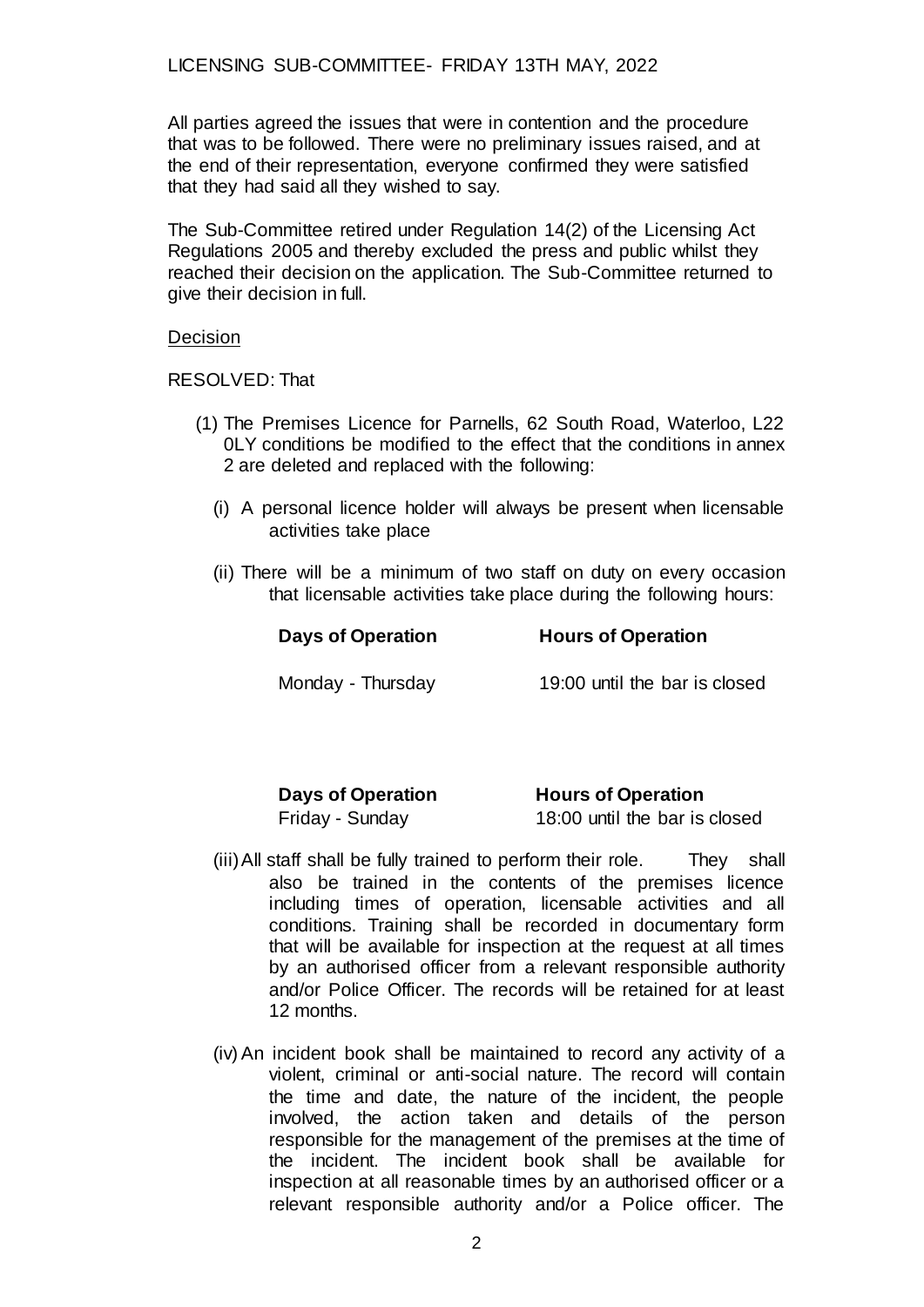records will be retained for at least 12 months.

- (v) A minimum of two SIA registered door supervisors will be employed at the premises from 21:00 on Friday and Saturday until all licensable activities have ended, and the premises is empty of customers.
- (vi) When the premises are to be open beyond midnight on any night of the week, there must be a minimum of two SIA registered door supervisors on duty from 21:00 until all licensable activities have finished and the premises is empty of customers.
- (vii) At all other times, the requirement of door supervisors must be risk assessed by the management of premises.
- (viii) When employed, all door supervisors shall be trained in regards of access and egress from the premises, the identification and recognition of drunks, and the correct procedure to be followed when refusing entry. The Premises Licence Holder and/or Designated Premises Supervisor shall ensure door supervisors are properly briefed, trained, and supervised to manage queues which may form to gain entry to the premises, in a safe and efficient manner. When door supervisors are engaged in searching persons, the premises Licence Holder and/or Designated Premises Supervisor shall ensure that door supervisors of both sexes are on duty and that they shall be fully trained in the use of their powers to do so. Door supervisors will be responsible for ensuring the safe, quiet, and orderly dispersal of customers from the premises and the immediate vicinity of the premises.
- (ix) Metal detector wands must be used by door staff on a random and frequent basis to deter people from entering the premises with a knife or other weapon.
- (x) Searches will be carried out by door staff on a random and frequent basis to detect and prevent drugs or weapons from being brought into the premises.
- (xi) Door staff will wear a uniform to clearly identify themselves. This will include a high Viz Arm band containing their SIA badge.
- (xii) All door staff must wear body cameras which must be used to record any incidents of disorder.
- (xiii) The Premises Licence Holder and/or Designated Premises Supervisor shall ensure that the following details for each door supervisor are contemporaneously entered into a bound register kept for that purpose: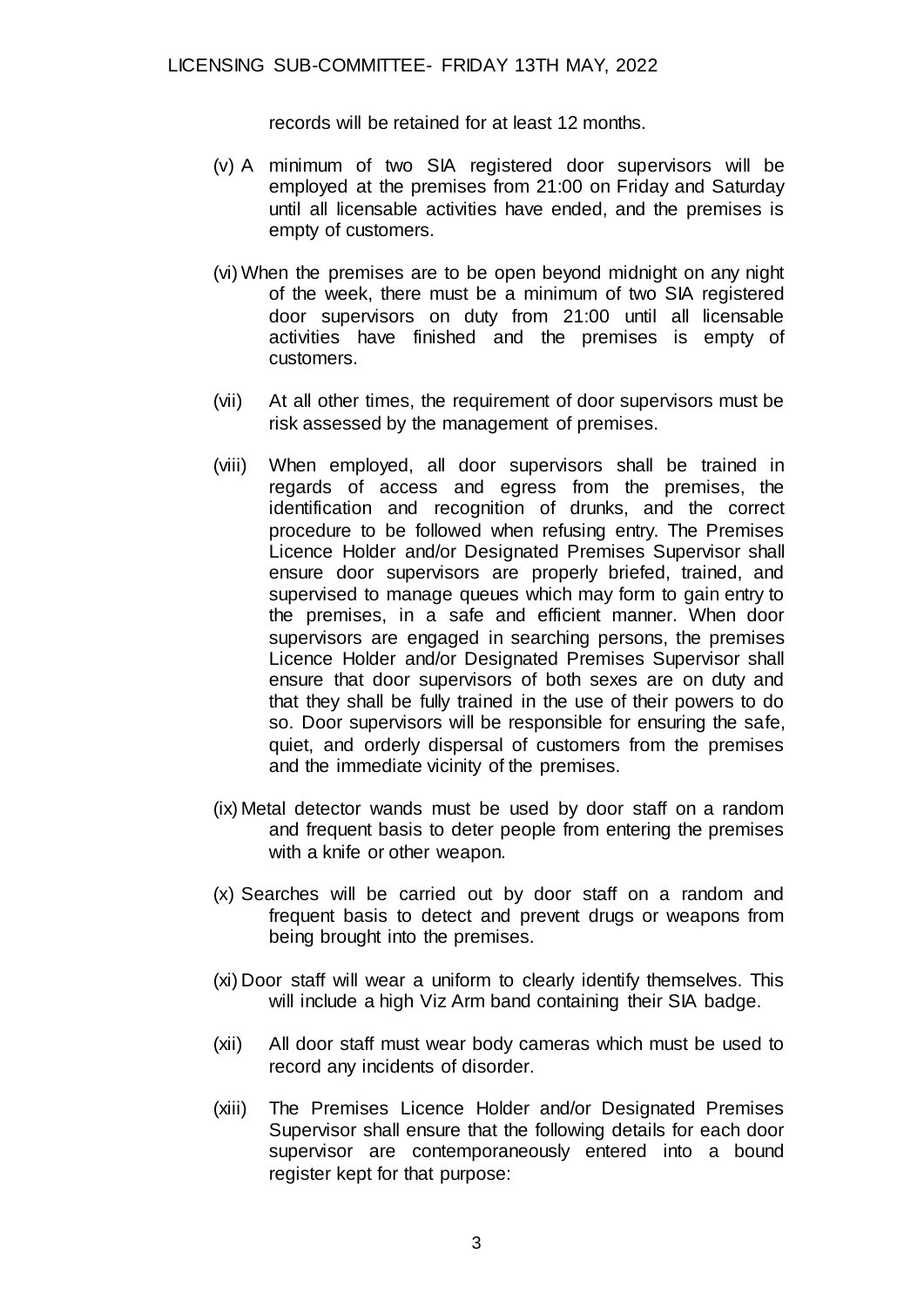- (a) Full name;
- (b) SIA certificate number and/or badge number or registration number of any accreditation scheme recognised by the Licensing Authority (including expiry date of that registration or accreditation);
- (c) The time they began their duty;
- (d) The time they completed their duty;
- (e) The full details of any agency through which they have been allocated to work at the premises if appropriate.
- (xiv) The register shall be available at all reasonable times to an authorised officer of the Licensing Authority or Merseyside Police. The register is to be kept at the premises at all times and shall be so maintained as to enable an authorised officer or Merseyside Police to establish the particulars of all door supervisors engaged at the premises during the period of not less than 12 months prior to the request.
- (xv) The Premises Licence Holder and/or the designated Premises Supervisor shall not allow any drinking vessel, glass, or bottle to be taken from the premises.
- (xvi) CCTV shall be installed at the Premises in the form of a recordable system, capable of providing clear, good quality images in all lighting conditions. Cameras shall encompass all entrances and exits to the premises, any external seating or smoking areas, all areas where the sale, supply or consumption of alcohol occurs and all other areas where the licensable activities take place. Equipment shall be maintained in good working order and checked on a regular basis to ensure it displays the correct time and date. The system shall record in real-time and operate whilst the premises are open to the public. The recordings shall be retained for a period of 31 days and made available to any authorised officer on reasonable requests for evidential purposes, in accordance with Data Protection Legislation. The recording equipment shall be kept in a secure environment under the control of the Premises Licence Holder or other responsible named individual. There shall be sufficient members of trained staff available to be able to download or view CCTV evidence with the minimum of delay at the reasonable request of an authorised officer.
- (xvii) If the CCTV equipment (including any mobile units in use at the premises) breaks down, the Premises Licence Holder shall ensure the Designated Premises Supervisor, or in his/her absence another responsible person, verbally informs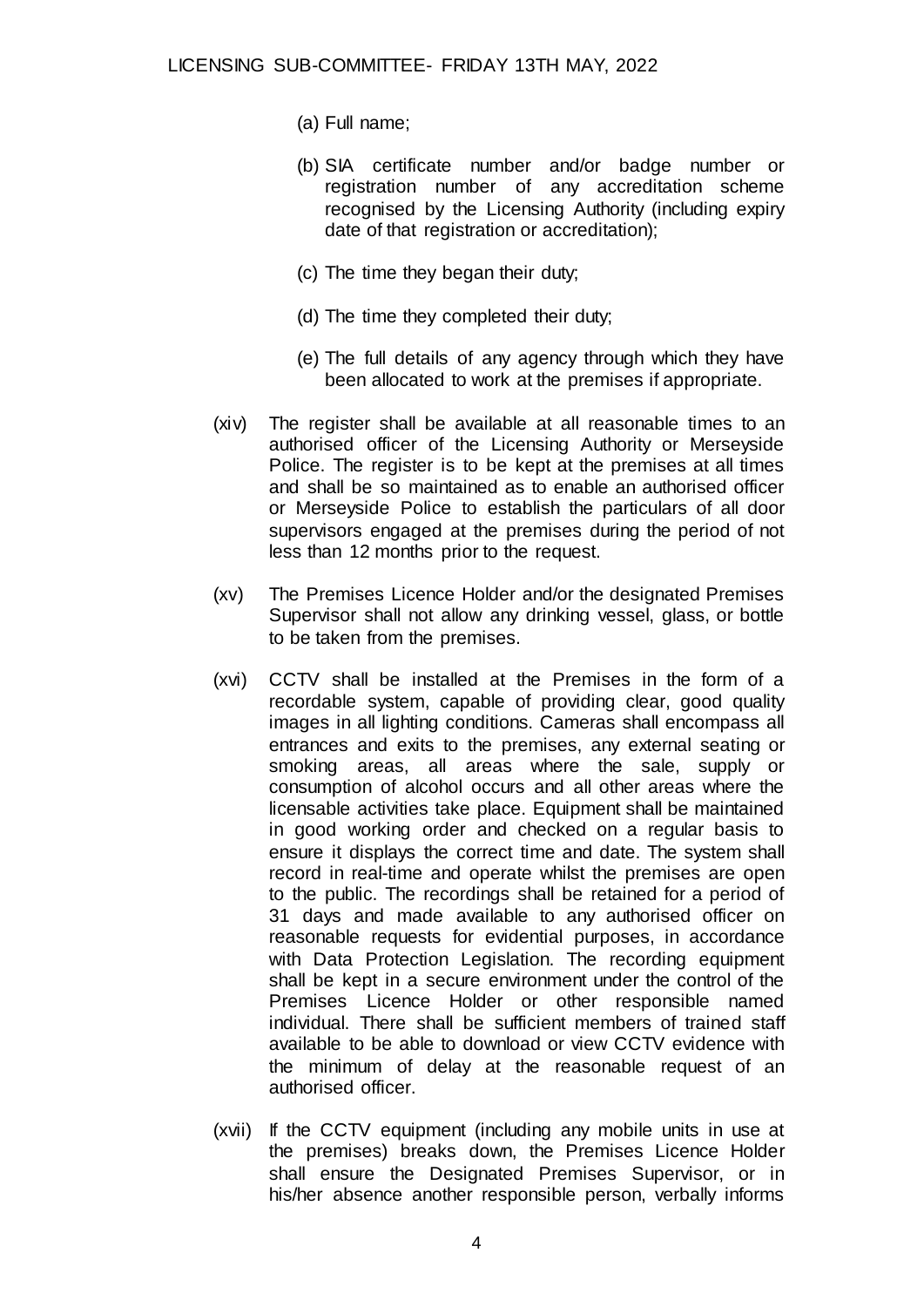### LICENSING SUB-COMMITTEE- FRIDAY 13TH MAY, 2022

the licensing Authority as soon as is reasonably practicable. This information shall be contemporaneously recorded in the incident report register and shall include the time, date and means this was done and to whom the information was reported. Equipment failures shall be repaired or replaced as soon as is reasonably practicable and without undue delay. The Licensing Authority shall be informed when faults are rectified.

- (xviii) The Premises Licence Holder or nominated personal shall provide a written drugs policy detailing the actions to be undertaken to minimize the opportunity to use or supply illegal substances within the premises. The Premises Licence Holder or nominated person shall ensure that records are maintained detailing the time and date of substance misuse training, the people who received the training, and the name of the person delivering the training. The records will be available for inspection by an authorised officer at all reasonable times. The records will be retained for at least 12 months.
- (xix) The premises will take park in Merseyside Police Op Storage Box Procedure.
- (xx) The Licence Premises Holder or nominated person shall ensure that a clearly visible notice is displayed advising those attending, that the Police will be informed if anyone is found in possession of controlled substances or weapons.
- (xxi) The Premises Licence Holder and/or Designated Premises Supervisor shall ensure that any outside area included in the licence will be controlled in a safe and effective manner to the same standard operating within the premises building and will pay special attention to the impact that the use of the outside area has on the surrounding community.
- (xxii) Challenge 25 scheme to be in place. All staff to be trained prior to serving any age-restricted products. Training records are to be kept for inspection by an authorised office of the local authority. Refusal system in place (till prompt or book) to be monitored by the Designated Premises Supervisor and to be made available to an authorised officer of the Local Authority on request.
- (xxiii) Children shall not be allowed in the premises from 19:00 weeknights and 17:00 Friday and Saturday.

#### **Reasons:**